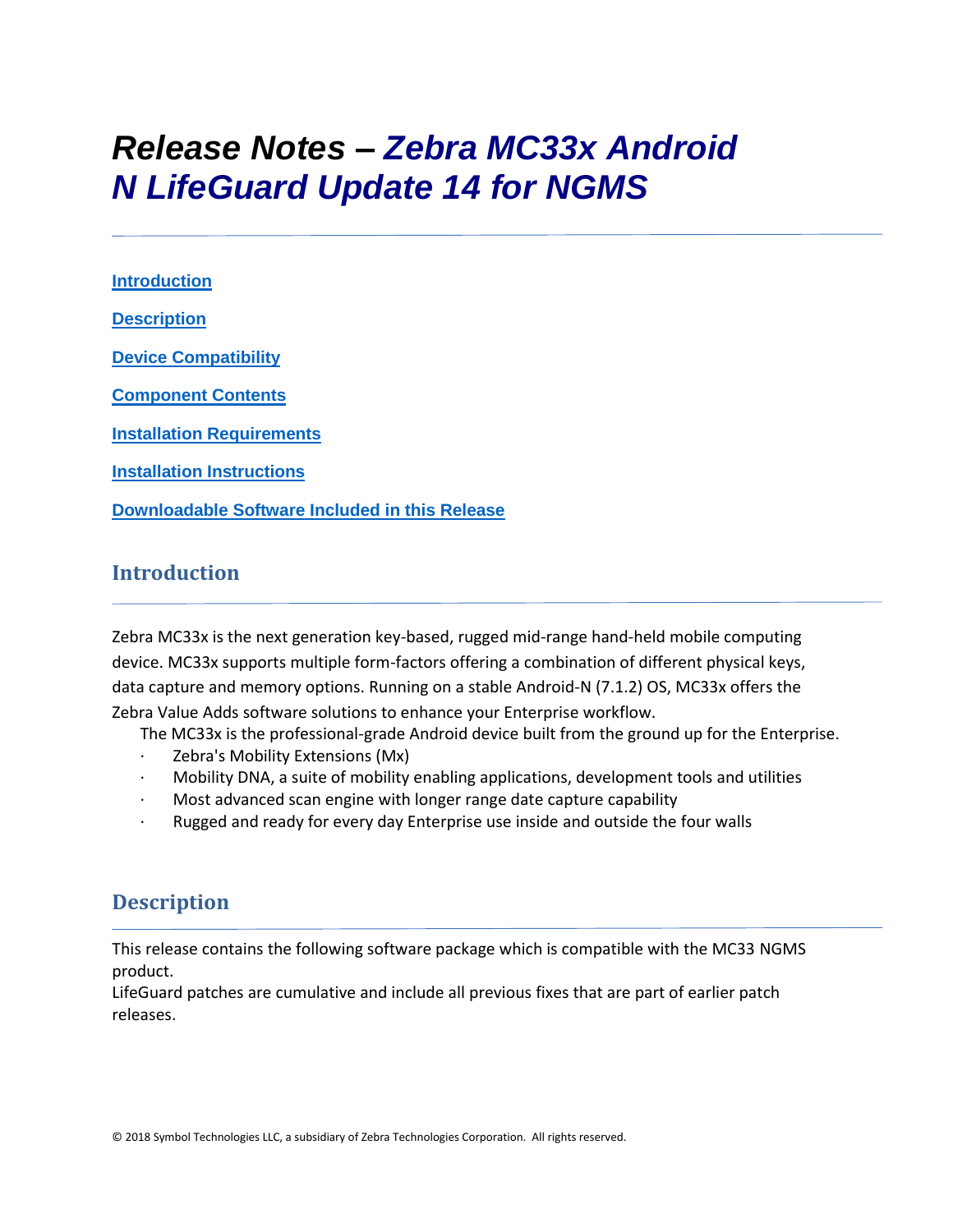## <span id="page-1-0"></span>**Component Contents**

| <b>Component / Description</b>   | <b>Version</b>                                                                                                                                    |
|----------------------------------|---------------------------------------------------------------------------------------------------------------------------------------------------|
| <b>Product Build Number</b>      | 01-01-49.00-NN-U14-STD                                                                                                                            |
| <b>Android Version</b>           | 7.1.2                                                                                                                                             |
| <b>Linux Kernel</b>              | 3.10.84                                                                                                                                           |
| <b>Android SDK Level</b>         | 25                                                                                                                                                |
| Platform                         | QC8956                                                                                                                                            |
| <b>Bluetooth Stack</b>           | 1.1                                                                                                                                               |
| <b>Flash Size</b>                | 32GB                                                                                                                                              |
| <b>RAM Size</b>                  | 4GB                                                                                                                                               |
| Scanning                         | 19.11.37.1                                                                                                                                        |
| DataWedge                        | 7.0.4                                                                                                                                             |
| <b>EMDK</b>                      | 7.0.0.2000                                                                                                                                        |
| MXMF / OSX                       | MXMF-8.2.3.1 / QCT.71.7.8                                                                                                                         |
| Enterprise Keyboard (EKB)        | 1.9.0.9                                                                                                                                           |
| WiFi                             | FUSION_BA_2_10.0.1.019<br>Application: BA_2_10.0.0.011_N<br>Radio: BA_2_10.0.3.018_N<br>Middleware: BA_2_10.0.1.012_N<br>Firmware: 7.35.205.8 (r) |
| PTT                              | 3.1.35                                                                                                                                            |
| <b>Touch FW</b>                  | N/A                                                                                                                                               |
| <b>RxLogger Utility</b>          | 5.4.10.0                                                                                                                                          |
| B <sub>2</sub> M                 | N/A                                                                                                                                               |
| <b>Bluetooth Pairing Utility</b> | 3.11                                                                                                                                              |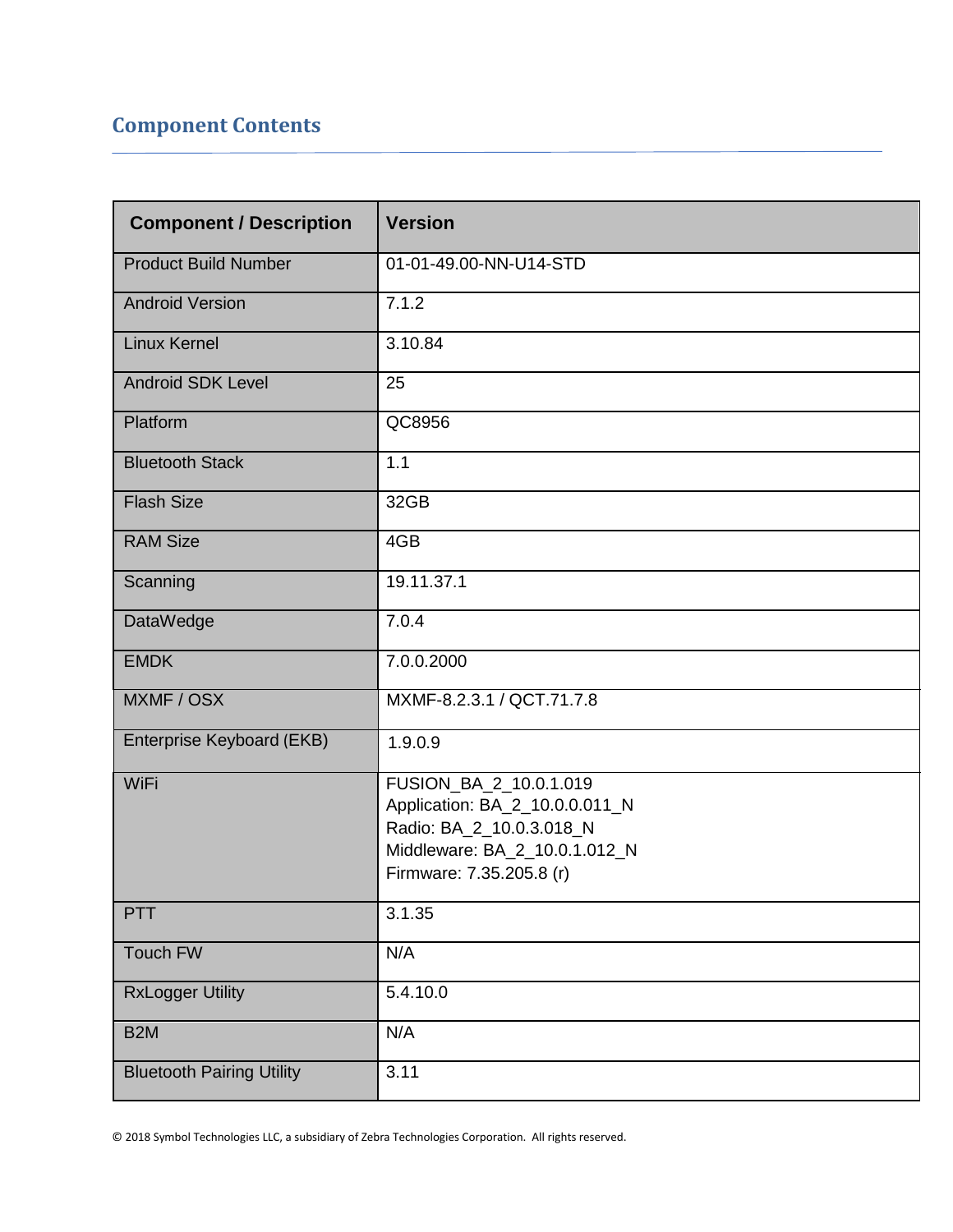| <b>Zebra Data Services</b>                                                      | 1.0.0.1002                                                                                                                                      |
|---------------------------------------------------------------------------------|-------------------------------------------------------------------------------------------------------------------------------------------------|
| <b>File Browser</b>                                                             | 1.19.1.5                                                                                                                                        |
| <b>Stage Now</b>                                                                | $3.1.1.\overline{1019}$                                                                                                                         |
| <b>App Gallery</b>                                                              | 3.0.1.7                                                                                                                                         |
| <b>User Guide</b>                                                               | N/A                                                                                                                                             |
| Sensors (Accel, Gyro)                                                           | 2061000, 2061000                                                                                                                                |
| <b>MobiControl</b>                                                              | N/A                                                                                                                                             |
| Zebra Volume Control (ZVC)                                                      | 2.0.0.16                                                                                                                                        |
| <b>Battery Manager</b>                                                          | 1.3.8                                                                                                                                           |
| ActiveEdge                                                                      | 2.5.16                                                                                                                                          |
| WorryFreeWiFi (SmartMU)                                                         | 3.0.2                                                                                                                                           |
| SimulScan Demo App (only on<br>Imager input on SE4750/SE4850<br>configurations) | 3.0.2                                                                                                                                           |
| SimulScan Engine (only on<br>Imager input on SE4750/SE4850<br>configurations)   | 2.0.3                                                                                                                                           |
| <b>Device Central</b>                                                           | 2.0.17.0                                                                                                                                        |
| Zebra Software License Manager 3.1.1                                            |                                                                                                                                                 |
| Audio                                                                           | 0.24.0.0                                                                                                                                        |
| Diagnostic Tool                                                                 | 1.16.0.1                                                                                                                                        |
| <b>OEM Config</b>                                                               | 8.1.0.9                                                                                                                                         |
| <b>FingerPrint</b>                                                              | Zebra/MC33/MC33:7.1.2/01-01-49.00-NN-U14-STD/99:user/release-<br>keys<br>Zebra/MC33/MC33C:7.1.2/01-01-49.00-NN-U14-<br>STD/99:user/release-keys |
| <b>Security Patch Level</b>                                                     | December 01, 2018                                                                                                                               |
| <b>GMS Version</b>                                                              | $7.1 - r8$                                                                                                                                      |

## **1. CFE v14 Updates:**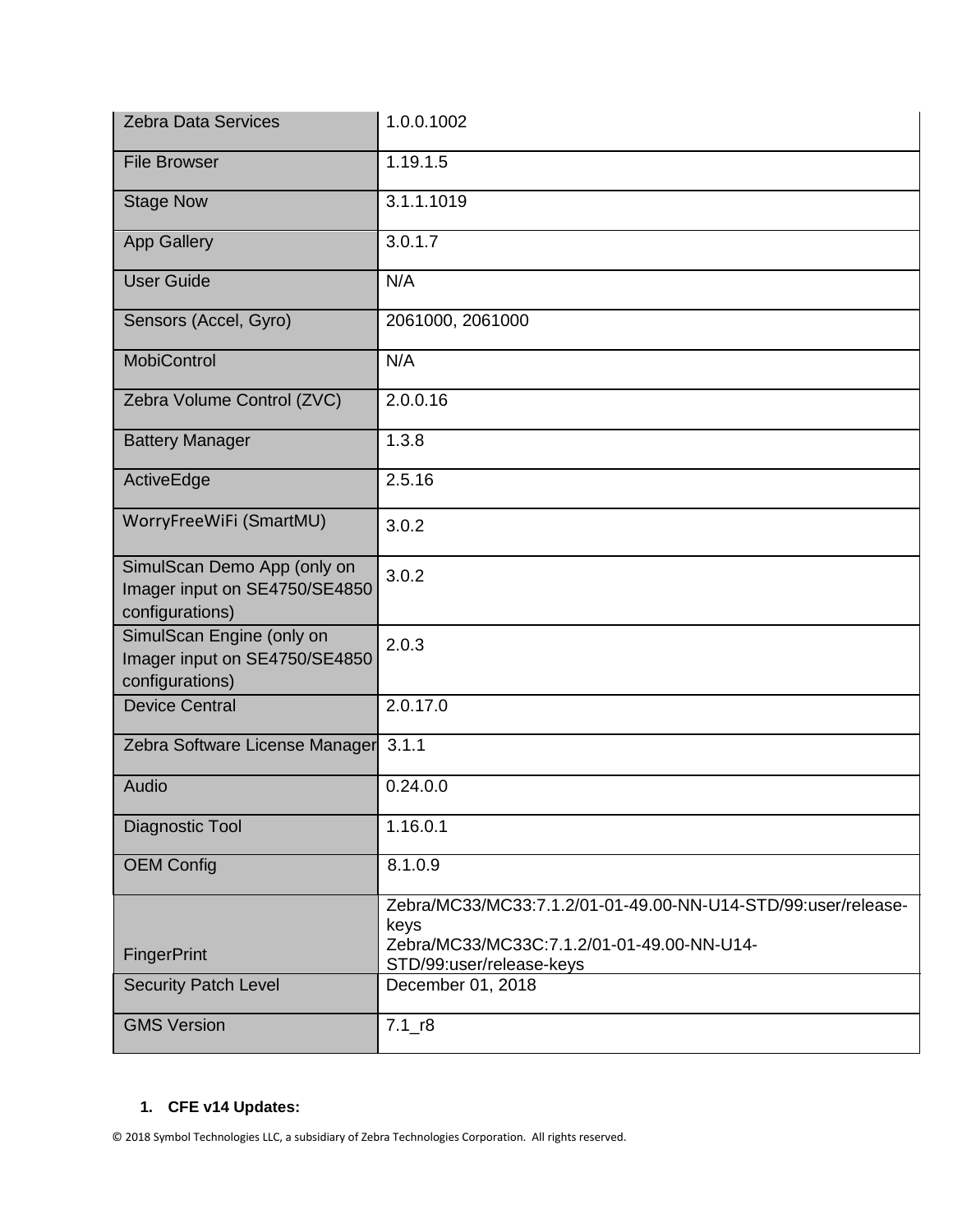- ❖ CFE\_ATLAS\_01-01-49.00-NN-U14-STD.zip (NGMS)
- 1. **Android Security Patch Level:** December 1, 2018 Use the link below to see the Android Security bulletin for more information: <https://source.android.com/security/bulletin/>
- 2. SPR35256 Resolved an issue causing NTP synchronization failure.
- 3. SPR35065 Resolved an issue to include the correct EXIF orientation tag data, in the jpeg image capture by camera.
- 4. SPR34861 Resolved an issue wherein earlier versions of velocity app installation (1.x) was not persisting after reboot.
- 5. SPR35845 Resolved an issue wherein, Gallery Application in Non-GMS displays the pictures with incorrect orientation.

#### **2. CFE v13 Updates:**

- ❖ CFE\_ATLAS\_01-01-49.00-NN-U13-STD.zip (NGMS)
- 1. **Android Security Patch Level:** November 1, 2018 Use the link below to see the Android Security bulletin for more information: <https://source.android.com/security/bulletin/>
- 2. MX, StageNow, EMDK, Datawedge, Enterprise keyboard component updates: **Note**: For detailed release notes, please refer [http://techdocs.zebra.com](http://techdocs.zebra.com/)
	- o MX: 8.2.3.1
		- a. SPR35665 Resolved an issue wherein Google keyboard settings are not persisting through a reboot when configured directly after factory reset.
		- b. SPR34771 Resolved a synchronization issue in Mx.
	- o StageNow client: 3.1.1.1019
	- o EMDK: 7.0.0.2000
	- o DataWedge: 7.0.4
	- o Enterprise Keyboard: 1.9.0.9
		- a. SPR35603 Fixed an issue wherein Enterprise Keyboard was disappearing when an external keyboard was connected.
- 3. SPR35286 Resolved issue where alpha keys do not work properly on 29-key keyboard in certain applications.
- 4. SPR35692 Fixed an issue where it was not possible to disable "Show virtual keypad" from "Settings / Languages & Input / Physical Keyboard".
- 5. Added enable/disable Settings drawer feature implementation in OSX.
- 6. B2M client included in disabled mode

#### **3. CFE v12 Updates:**

- ❖ CFE\_ATLAS\_01-01-49.00-NN-U12-STD.zip (NGMS)
- 1. **Android Security Patch Level:** October 1, 2018 Use the link below to see the Android Security bulletin for more information: <https://source.android.com/security/bulletin/>
- 2. Updated below mentioned components:
	- o WiFi: FUSION\_BA\_2\_10.0.3.019:
		- a. Enable/Disable FAPI support to turn ON/OFF hotspot via CSP.
		- b. SPR34760 Resolved an issue wherein the device was unable to reconnect after some idle hours in low coverage.
		- c. Enable/Disable Captive Portal Support.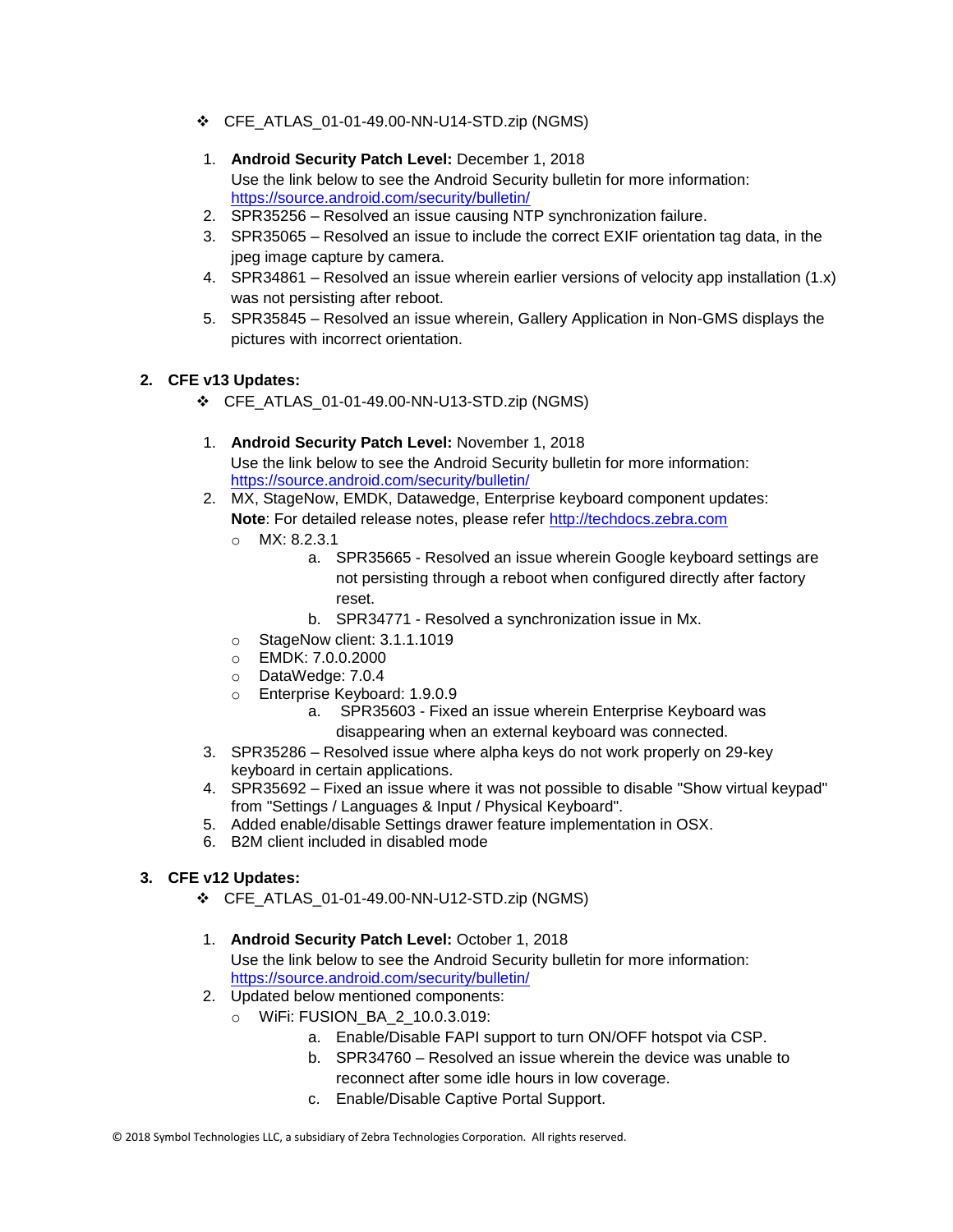- o SmartMU: Version 3.0.2:
	- a. SmartMU app name change to WorryFreeWiFi
- o Device Central: Version 2.0.17.0
- o Scanning Framework: Version 19.11.37.1
	- a. SPR34484 Resolved an issue wherein exceptions were not thrown when multiple apps try to open scanner instance without earlier instance being released.
- 3. SPR34300 Added Auto Screen Rotation to Lock screen.
- 4. SPR35090 Resolved an issue wherein disabling captive portal detection was not working.
- 5. SPR35065 Resolved an issue to include the correct EXIF orientation tag data in the jpeg image capture by camera.
- 6. SPR35462 Fixed an issue wherein keyboard selection notification was being shown on hard keypad devices.
- 7. SPR35216 Resolved an issue where Proxy Auto Config (PAC) did not work properly following stops/restarts of the PacService
- 8. SPR35188 Disabled QC Quick Charge 3.0 which allows the device to charge at 9v (since many 3rd party cables are rated for only 5v use).
- 9. SPR34978 Resolved an issue wherein the device was unable to set private apn through EMDK or StageNow.
- 10. SPR35021 Resolved an issue where Auto PAC Proxy settings are not preserved after Android desert update.
- 11. Added new APN for Telstra-M2M.

#### **4. CFE v11 Updates:**

- ❖ CFE\_ATLAS\_01-01-49.00-NN-U11-STD.zip (NGMS)
- 1. **Android Security Patch Level:** September 1, 2018

Use the link below to see the Android Security bulletin for more information: <https://source.android.com/security/bulletin/>

- 2. Updated below mentioned components:
	- o Enterprise Keyboard: Version 1.9.0.4
	- o Diagnostic Tool: Version 1.16.0.1
	- o OEMConfig: Version 8.1.0.9
	- o Device Central: Version 2.0.11.0
	- o Zebra Software License Manager: Version 3.1.1
	- o Zebra Data Services: Version 1.0.0.1002
- 3. MX, StageNow, EMDK, Datawedge component updates:

**Note:** For detailed release notes, please refer [http://techdocs.zebra.com](http://techdocs.zebra.com/)

- o MX: Version 8.1.0.10
- o StageNow: Version 3.1.1.1018
- o EMDK: Version 6.10.12.1312
- o Datawedge: Version 6.9.49
	- a. SPR34429 Resolved an issue wherein DataWedge failed to load "default Profile0".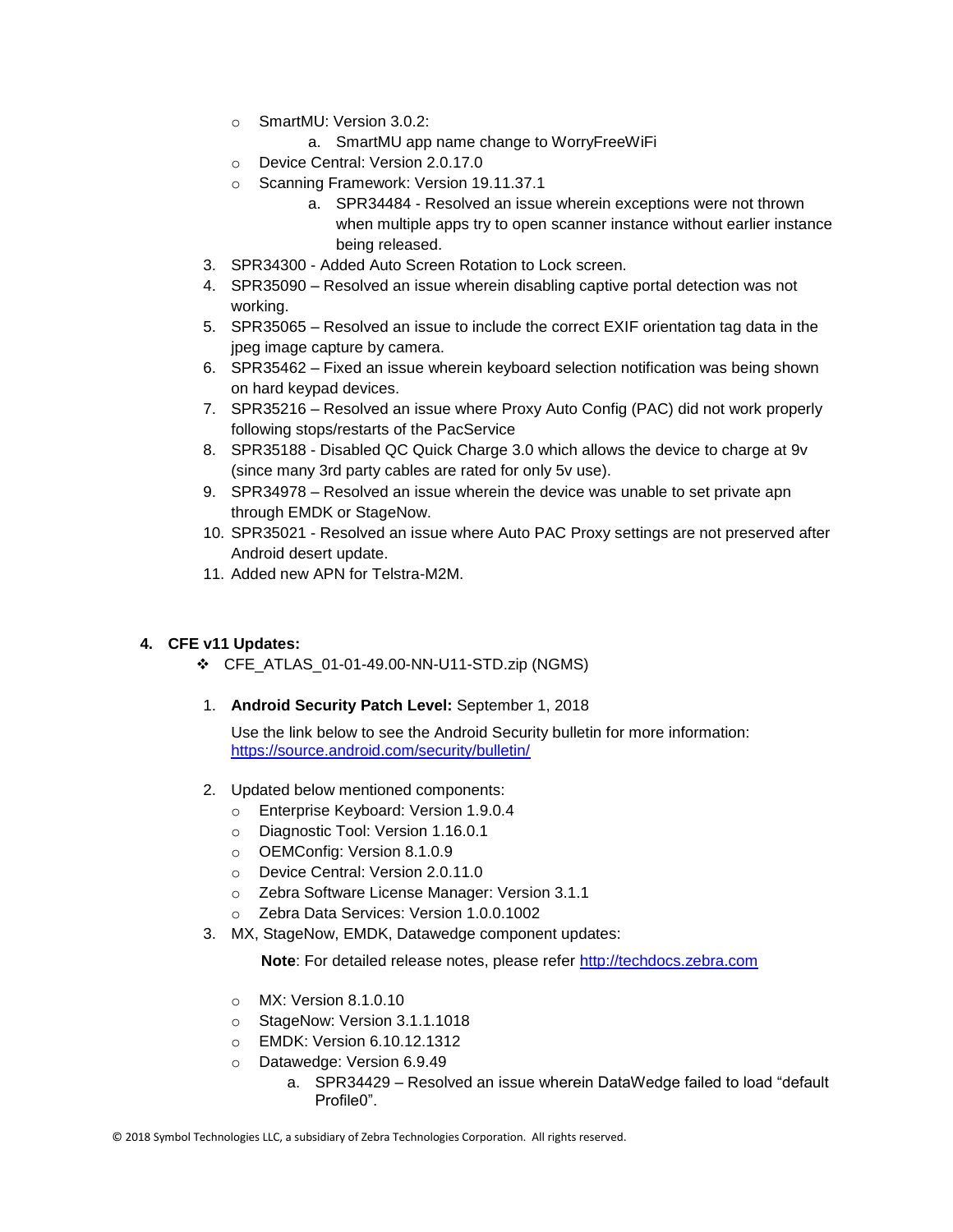- b. SPR34614 Resolved an issue in DataWedge wherein scanner could not be enabled due to quick enabling and disabling of scanner through Intents.
- c. SPR34972 Implemented new parameters in scanner input plugin API so that the API takes considerable less time to suspend/reenable of the scanner
- 4. CVE-2018-5383 was corrected preventing unauthenticated BT pairing.
- 5. SPR34716 Resolved an issue wherein the MX was getting killed by Backup manager and didn't restart properly.
- 6. Included Zebra Software License Manager v3.1.1.
- 7. Added LEAP Profile support.
- 8. Data Analytics changes:
	- o DataAnalytics has been renamed to Zebra Data Service.
	- o DAInBuiltDCA has been renamed to Zebra Data Service Plugin.
	- o SettingsEULA has been renamed to Zebra Data Services.
	- $\circ$  In this release, the ZDS-EULA pop up during configuring the device, can be automatically skipped if the device is configured for Device Owner mode or when SUWBypass is used.
	- $\circ$  DO mode configuration mechanism includes NFC bump, QR code, AFW# and Zero touch.
	- o SUW Setup Wizard Bypass can set with PowerMgr CSP.
	- $\circ$  On Automatic skipping of Zebra EULA, Zebra's default settings and data collection rules will be configured on the device.

#### **5. CFE v10 Updates:**

- ❖ CFE\_ATLAS\_P10\_NN\_01-01.49.zip (NGMS)
- 1. **Android Security Patch Level:** August 1, 2018

Use the link below to see the Android Security bulletin for more information: <https://source.android.com/security/bulletin/>

- 2. Updated below mentioned components:
	- o OSX Version QCT.71.7.7.1
	- o Scanning Framework Version 19.11.37.0
- 3. SPR34695 Resolved an issue wherein Google play protect setting was not persisting across reboot.
- 4. SPR35062 Resolved an issue wherein setting Default Launcher was failing when more than one third party launcher was installed in the device.
- 5. SPR34648 Resolved an issue where malformed DHCP Option 150 (TFTP Server Address) was passed during DHCP exchange.
- 6. SPR34445 Resolved an issue wherein scanner exceptions were observed while scanning DATAMATRIX barcodes using DS3678 scanner resulting in scanner beam failures.
- 7. SPR34310 Resolved an issue where in CANCELREAD API was not working when Continuous Mode was enabled.
- 8. SPR34757 Resolved an issue where DHCP Option 42 (NTP servers) has more entries than expected.
- 9. SPR34046 Resolved an issue wherein there were Bluetooth scanner disconnections noticed while audio was being played simultaneously on BT headset.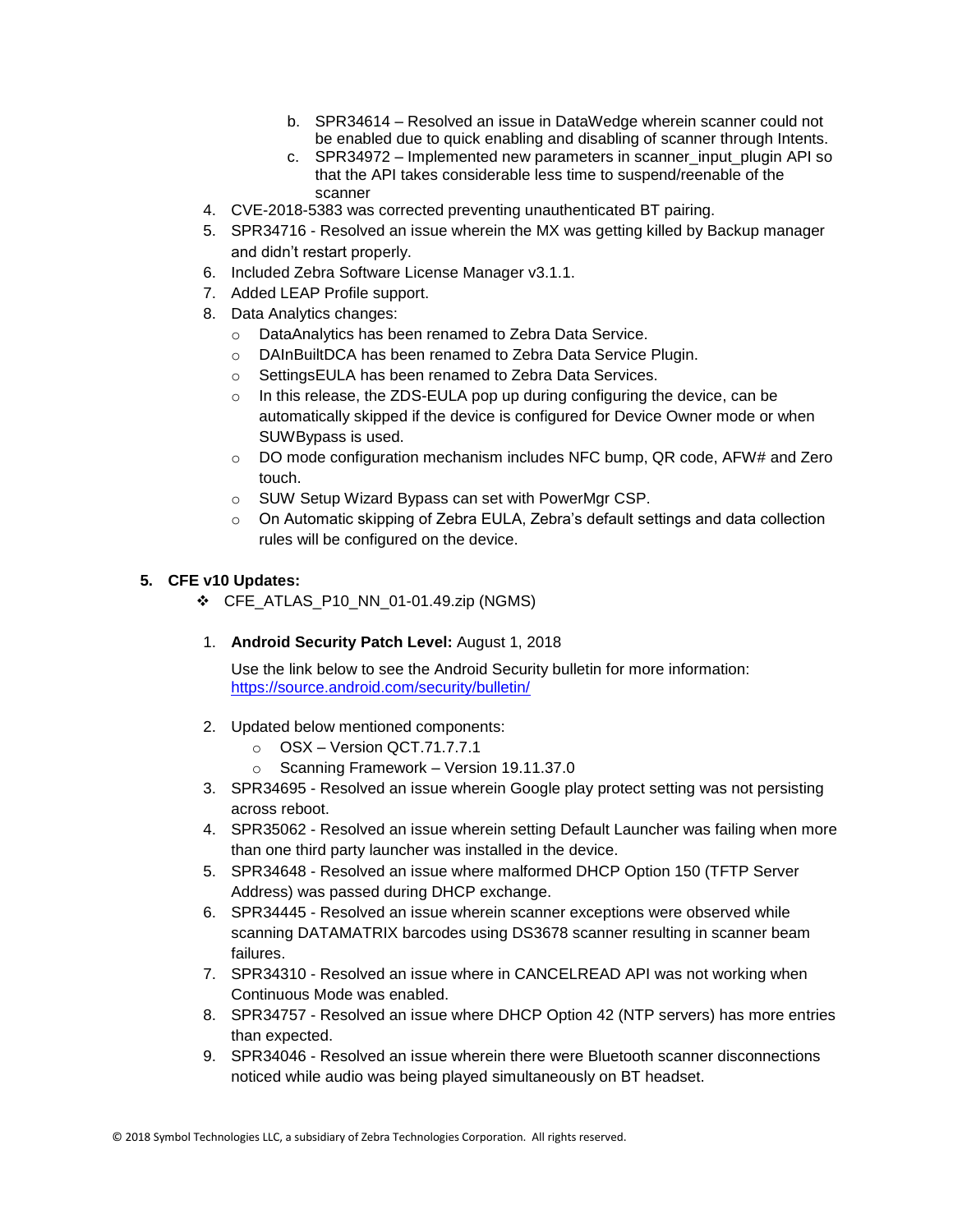#### **6. CFE v9 Updates:**

❖ CFE\_ATLAS\_P09\_NN\_01-01.49.zip (NGMS)

#### 1. **Android Security Patch Level:** July 1, 2018

Use the link below to see the Android Security bulletin for more information: <https://source.android.com/security/bulletin/>

#### 2. Updated below mentioned components:

- $\circ$  MX Version 8.0.2.0
- $\circ$  EKB Version 1.8.0.8
- o StageNow Client Version 3.0.1.1038
- o DataWedge Version 6.8.54
- o WiFi FUSION\_BA\_2\_10.0.1.019\_N
- $\circ$  SmartMU Version 3.0.1
- o OSX Version QCT.71.7.7.0
- o DataAnalytics Version 3.3.0.1113
- 3. After an upgrade from non-EULA to EULA BSP, the Data Analytics Engine (DAE) upgrades to v3.3.0.1113 and takes about 35 secs to initialize for the first time. During this time the Settings->Zebra (EULA) page will show the default status of Device Data toggle button as enabled until initializing is complete.
- 4. Audio Optimization resulting in a 75% reduction is buffering between HAL and ALSA in both the RX and TX leg of a VoIP Call reducing device's contribution to the mouth to ear delay significantly. Impact is to VoIP use case only on all SKU's.
- 5. SPR34894 Fixed an issue in DataWedge wherein scanner could not be enabled due to quick enabling and disabling of scanner through Intents.
- 6. SPR34743 Keyboard configuration properties has been changed for software keyboard pop up scenario.
- 7. SPR34906 Resolved an issue wherein device used to get stuck in the boot up screen on Velocity app installed devices.
- 8. SPR33599 Resolved an issue wherein few system apps were being disabled after Applock whitelist mode was enabled.
- 9. SPR33818 Fixed an issue wherein certain decoder type values were not persisting across a scanner enable/disable cycle.
- 10. SPR34267 Resolved an issue wherein user was not able to enable USB debugging option using StageNow.
- 11. SPR33639 Resolved an issue wherein the customer app install and launch during device sleep state and device stop emitting scan beam after awake from suspend.
- 12. SPR34614 Resolved an issue in DataWedge wherein scanner could not be enabled due to quick enabling and disabling of scanner through Intents.
- 13. SPR33920 Resolved an issue wherein devices failed to connect to WLAN network if the country selection is set to Japan.
- 14. SPR34717 Added support for new method of creating the Applock Whitelist.
- 15. SPR34346 Resolved an issue wherein Velocity app installation was not persisting after reboot.
- 16. SPR34888 Resolved an issue wherein user could not launch Key Programmer in Settings App.
- 17. SPR34595 Resolved an issue wherein Storage Card path was inaccessible through StageNow.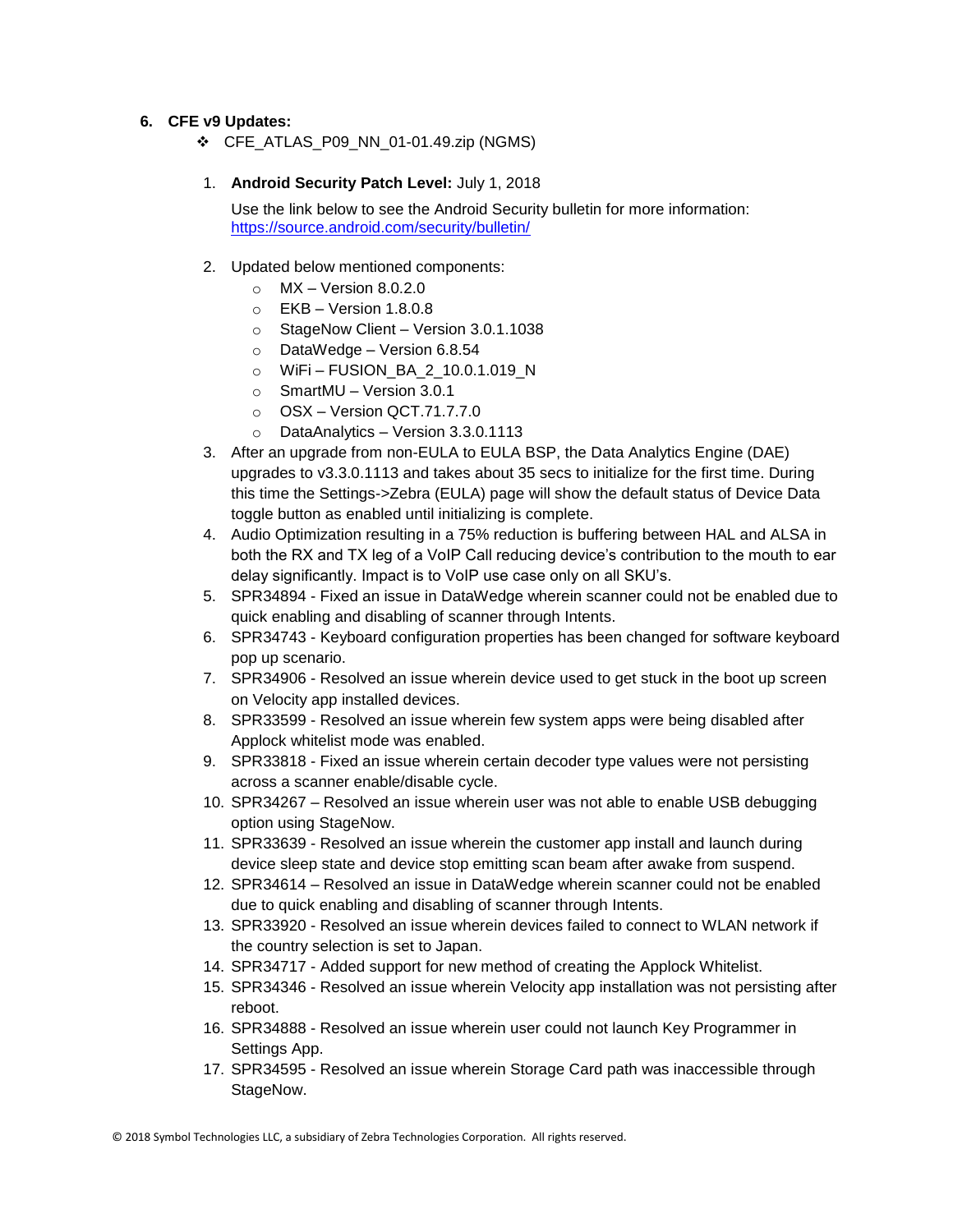#### **7. CFE v8 Updates:**

❖ CFE\_ATLAS\_P08\_NN\_01-01.49.zip (NGMS)

#### 1. **Android Security Patch Level:** June 1, 2018

Use the link below to see the Android Security bulletin for more information: <https://source.android.com/security/bulletin/>

- 2. Resolved an issue wherein KeyProgrammer fails to open via Device settings.
- 3. Build Number format has been updated.
- 4. Added First Api Level property for MC33 and VC80x products.

#### **8. CFE v7 Updates:**

- $\div$  CFE ATLAS P07 NN 01-01.49.zip (NGMS)
- 1. **Android Security Patch Level:** May 1, 2018

Use the link below to see the Android Security bulletin for more information: <https://source.android.com/security/bulletin/>

- 2. Fix for Zebra setup wizard popup after OS upgrade.
- 3. **Updated below components:**
	- o MX: 8.0.0.10
	- o StageNow client: 3.1.0.1037
	- o DataWedge: 6.8.50
	- o Enterprise Keyboard: 1.8.0.8
	- o EMDK: 6.9.16.1216
- 4. Build ID format has been updated.
- 5. Included Zebra Software License Manager v3.0.1.
- 6. Added Wi-Fi power table for Japan.
- 7. SPR34179 Resolved an issue wherein device connects slowly to an AP.
- 8. SPR34175 Resolved an issue wherein device does not show preview information in Messaging App when language toggles from right-to-left.
- 9. SPR34259 Added support to use USBMgr CSP to limit the standard 4 options on device to only allow UsbExternalStorageUsage.
- 10. SPR34307 Resolved an issue wherein the device was unable to be staged via StageNow.
- 11. SPR34083/34014/32519 Resolved an issue wherein disabling WWAN radio via Airwatch using StageNow XML fails.
- 12. SPR33977 Resolved an issue wherein set time zone issue observed with StageNow.
- 13. SPR34213/31491 Resolved an issue wherein the device was unable to stage via StageNow.
- 14. SPR34420 Resolved an issue wherein floating scan bubble issue observed with Enterprise Keyboard.
- 15. SPR33755 Resolved an issue wherein the Whitelisted apps were unable to submit XML to MX.
- 16. SPR33207 Resolved an issue wherein the Device Diagnostic tool had an issue with reading the Battery Cycles in the application for PP+ batteries.
- 17. SPR33671 Resolved an issue wherein user was unable to create WIFI profile with username as backslash followed by number.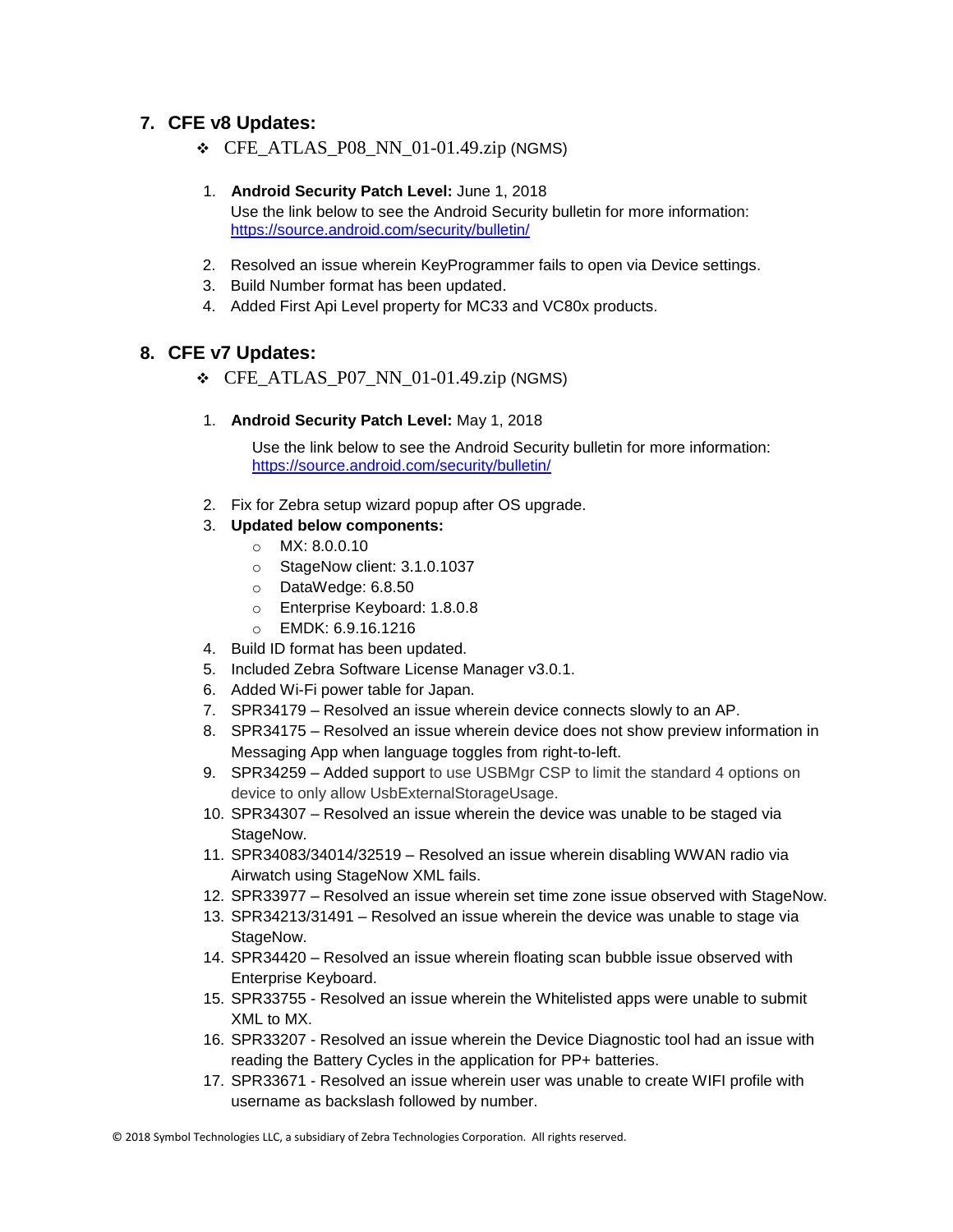- 18. SPR33862 Resolved an issue wherein the Screen Time off settings using Display manager CSP was not working.
- 19. SPR34145 Resolved an issue wherein indexing of the WEP key was not handled correctly.
- 20. SPR33973 Resolved an issue wherein erroneously loading default profile by providing feature to ignore disabled profiles in DataWedge.
- 21. SPR33848 Added support to included category field in intent profile in StageNow.
- 22. SPR34189 Resolved an issue wherein low ram and oom limit adjustments to provide more free memory.
- 23. SPR33876 Resolved an issue wherein Display Timeout was unable set via StageNow.
- 24. SPR33607 Resolved an issue where few fresh devices were unable to stage after unbox the device.
- 25. SPR33538 Resolved an issue wherein the Scanner beam stuck off and No LED beam while pressing scanner button.
- 26. SPR33981 Resolved an issue Czech Republic Regulatory Country could not be set using Wifi config profile.
- 27. A new device settings menu and an initial setup screen have been added to easily configure the Zebra analytics engine. The initial setup screen will be displayed upon bootup following an Enterprise Reset or Factory Reset. This screen can be skipped on an Enterprise Reset by provisioning using a StageNow profile (PowerMgr CSP), similar to what is available for the Google setup wizard bypass.
- 28. Added Enterprise Browser package (com.symbol.enterprisebrowser) to white listed apps.
- 29. Resolved an issue wherein Settings App crashes while performing "Network Settings Reset".
- 30. Resolved an issue wherein Bluetooth tethering was not working.

#### **9. Update005 Updates:**

❖ CFE-VC80x\_MC33-01-01-48-NN-00-A-05.zip (NGMS)

| Components     | <b>New Features</b>                                                     |  |
|----------------|-------------------------------------------------------------------------|--|
| <b>OS</b>      | Added support for FIPS                                                  |  |
| <b>Battery</b> | Added support for battery hotswap with up to 30 seconds for Wifi/BT     |  |
|                | persistence                                                             |  |
| Scanning       | Added Simulscan on the part numbers with imager                         |  |
|                | Added support for RS507x                                                |  |
|                | Fixed Bluetooth scanner firmware update failure                         |  |
| DataWedge      | Fixes:                                                                  |  |
|                | SPR-33973 Resolved issue where Wrong profile gets loaded                |  |
|                | when SwitchToProfile intent is used                                     |  |
|                |                                                                         |  |
|                | SPR 33538 – Not able to load the correct profile when Switch To         |  |
|                | Profile intent is used.                                                 |  |
|                |                                                                         |  |
|                | Features:                                                               |  |
|                | Changed the default Simul Scan template in a DataWedge profile          |  |
|                | to "Default - Barcode 4.xml".                                           |  |
|                | Added support for Dynamic template parameters in SimulScan<br>$\bullet$ |  |
|                | configuration.                                                          |  |
|                | Added Multibarcode support.                                             |  |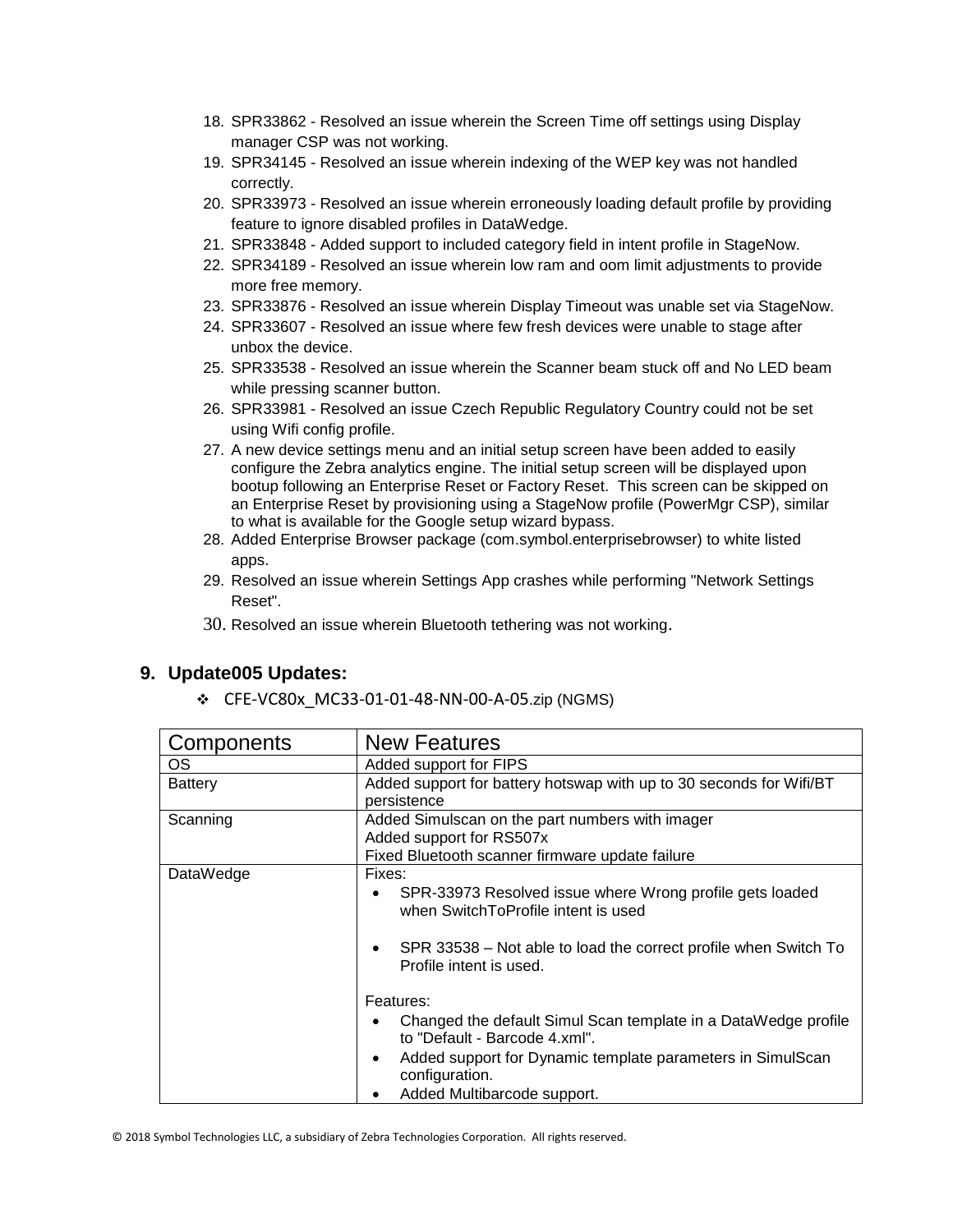|                 | Added a barcode separator for multbarcode feature.<br>$\bullet$<br>Intent API extensions<br>Added support to import full configuration database or profile<br>1.<br>configuration database via intent API.<br>2. Added support to get and set configuration of Serial Input<br>Plugin settings.<br>Added support to install an application while in device in suspend<br>mode and make it to work with DataWedge. (SPR - 33639)                                                                                                                                                                                                                                                                                                                                                                      |
|-----------------|------------------------------------------------------------------------------------------------------------------------------------------------------------------------------------------------------------------------------------------------------------------------------------------------------------------------------------------------------------------------------------------------------------------------------------------------------------------------------------------------------------------------------------------------------------------------------------------------------------------------------------------------------------------------------------------------------------------------------------------------------------------------------------------------------|
| <b>EMDK</b>     | Fixes:<br>Unable to create a DataWedge profile using EMDK Profile<br>Manager.<br>"getLabelType()" method returns "UNDEFINED" for mailmark and<br>Hanxin barcode<br>Features:<br>Enhanced Barcode Manager API:<br>Added support for the Mutli-Barcode decoding feature. This<br>feature allows scanning multiple barcodes in one single scan:<br>Added new value "MULTI_BARCODE" in enum ScanMode to<br>$\circ$<br>enable decoding multiple barcodes at a time.<br>Added new class "MultiBarcodeParams" in ScannerConfig<br>$\circ$<br>with parameter "barcodeCount" to set the barcode count to be<br>scanned.<br><b>Enhanced SerialComm API:</b><br>The new flowControlMode feature has been added in the<br>$\bullet$<br>SerialConfig class with RTS_CTS, XON_XOFF and NONE as<br>possible values. |
| MX              | Fixes:<br>"Zebra Mobility Extensions Version" is shown as 1.3 on Airwatch<br>agent when UUT RAM is 85% filled<br>SPR-34145: Fixed issue where Wlan with WEP key INDEX 2 is<br>not kept                                                                                                                                                                                                                                                                                                                                                                                                                                                                                                                                                                                                               |
| OEMConfig       | Fixes:<br>"SignalOccurrenceOfThreat" parm is not added in threatStep                                                                                                                                                                                                                                                                                                                                                                                                                                                                                                                                                                                                                                                                                                                                 |
| Ivanti Velocity | Integrated Velocity ATTE 2.0                                                                                                                                                                                                                                                                                                                                                                                                                                                                                                                                                                                                                                                                                                                                                                         |

## **10.CFE v4 Updates:**

- ❖ CFE-VC80x\_MC33-01-01-48-NN-00-A-04.zip (NGMS)
- 1. **Android Security Patch Level:** March 5, 2018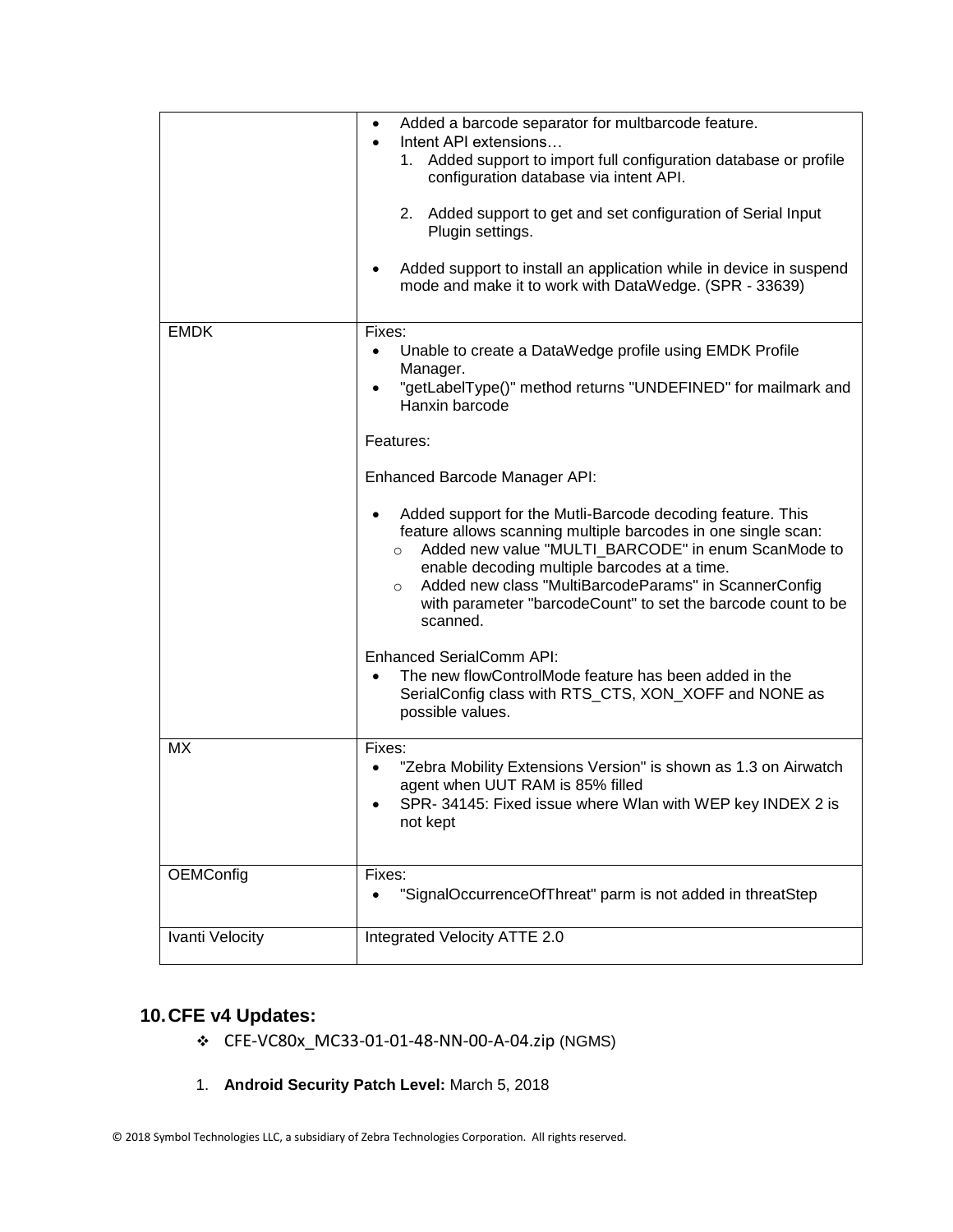Use the link below to see the Android Security bulletin for more information: <https://source.android.com/security/bulletin/>

#### 2. **Updated below components:**

- o Datawedge: 6.7.34
- o StageNow: 2.10.1.1386
- o EMDK: 6.8.20.1120
- o MX: 7.2.0.6
- o File browser: 1.19.1.2
- 3. SPR33311 Resolved an issue wherein RS507 is unable to connect via Bluetooth using Voxware voice application.
- 4. SPR33302 Resolved an issue wherein disabling the oval capacitive key via StageNow fails.
- 5. SPR34267 Resolved an issue wherein USB debugging failed to get enabled via StageNow.
- 6. SPR33639 Resolved an issue wherein device stops emitting scan beam after waking up from suspend state.
- 7. SPR33799 Resolved an issue wherein DataWedge was sending char 10 instead of char 13.

#### **11.CFE v3 Updates:**

- ❖ CFE-VC80x\_MC33-01-01-48-NN-00-A-03.zip (NGMS)
- 1. Spectre and Meltdown (CVE-2017-5753, 5715, 5754) remediation provided by updates to timer access for CVE-2017-13218.
- 2. Fix for bug: BT connection state does not persist across reboots, if location settings is in enabled state

## <span id="page-10-0"></span>**Device Compatibility**

This software release has been approved for use on the following devices.

| <b>Device Part Number</b> | <b>Operating System</b> | <b>Device Part number</b> | <b>Operating System</b> |
|---------------------------|-------------------------|---------------------------|-------------------------|
| MC330K-GE3HA3NA           | Android N               | MC330M-RL4SG2RW           | Android N               |
| MC330K-GE3HA3RW           | Android N               | MC330M-SI2HA2RW           | Android N               |
| MC330K-GE4HA3NA           | Android N               | MC330M-SI30A2RW           | Android N               |
| MC330K-GE4HA3RW           | Android N               | MC330M-SI3HA2NA           | Android N               |
| MC330K-GE4HA4NA           | Android N               | MC330M-SI3HA2RW           | Android N               |
| MC330K-GE4HA4RW           | Android N               | MC330M-SI40A2NA           | Android N               |
| MC330K-GI3HA3NA           | Android N               | MC330M-SI4HA2NA           | Android N               |
| MC330K-GI3HA3RW           | Android N               | MC330M-SI4HA2RW           | Android N               |
| MC330K-GI3HA4RW           | Android N               | MC330M-SI4HG2NA           | Android N               |
| MC330K-GI4HA3NA           | Android N               | MC330M-SL2HA2RW           | Android N               |
| MC330K-GI4HA3RW           | Android N               | MC330M-SL2HG2RW           | Android N               |
| MC330K-GI4HA4NA           | Android N               | MC330M-SL3HA2NA           | Android N               |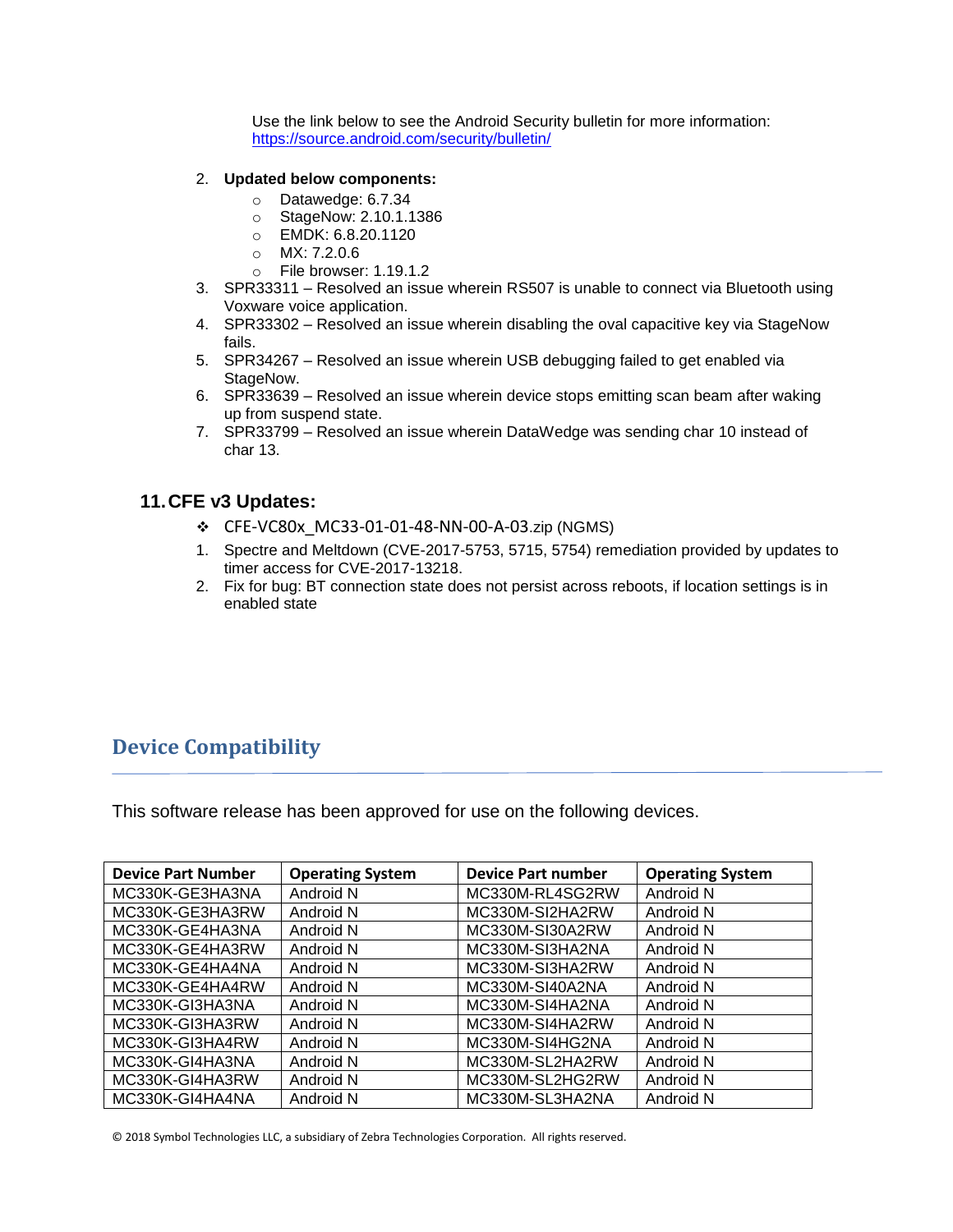| MC330K-GI4HA4RW | Android N        | MC330M-SL3HA2RW   | Android N        |
|-----------------|------------------|-------------------|------------------|
| MC330K-GI4HG3NA | Android N        | MC330M-SL4HA2NA   | Android N        |
| MC330K-GI4HG3RW | Android N        | MC330M-SN3HA2RW   | Android N        |
| MC330K-GI4HG4NA | Android N        | MC330M-SN4HA2NA   | Android N        |
| MC330K-GI4HG4RW | Android N        | MC330M-RL2SG2US   | Android N        |
| MC330K-GL2HA3RW | Android N        | MC330M-SL4HG2US   | Android N        |
| MC330K-GL3HA3RW | Android N        | MC330M-SL3HG2US   | Android N        |
| MC330K-GL3HA4RW | Android N        | MC330M-RL4SG2US   | Android N        |
| MC330K-GL4HA3NA | Android N        | MC330M-RL3HG2US   | Android N        |
| MC330K-GL4HA3RW | Android N        | MC330M-SN4HG2US   | Android N        |
| MC330K-GL4HA4NA | Android N        | MC330M-SI3HG2US   | Android N        |
| MC330K-GL4HA4RW | Android N        | MC330M-GL4HG2US   | Android N        |
| MC330K-GL4HG3RW | Android N        | MC330M-GL3HG2US   | Android N        |
| MC330K-RC3HA4NA | Android N        | MC330M-GL2HG2US   | Android N        |
| MC330K-RC3HA4RW | Android N        | MC330M-GI3HG2US   | Android N        |
| MC330K-RC3HG4RW | Android N        | MC330M-GI2HG2US   | Android N        |
| MC330K-RC4HA4NA | Android N        | MC330K-SN4HG3US   | Android N        |
| MC330K-RC4HA4RW | Android N        | MC330K-SI3HG3US   | Android N        |
| MC330K-RL3HA3RW | Android N        | MC330K-GL4HG3US   | Android N        |
| MC330K-RL3HG3RW | Android N        | MC330K-RC4HG4US   | Android N        |
| MC330K-RL3SG3RW | Android N        | MC330K-RC3HG4US   | Android N        |
| MC330K-RL4HA3NA | Android N        | MC330K-GL4HG4US   | Android N        |
| MC330K-RL4HA3RW | Android N        | MC330K-GI3HG3US   | Android N        |
| MC330K-RL4HG3NA | Android N        | MC330K-SP4HG4US   | Android N        |
| MC330K-SB3HA4NA | Android N        | MC330K-SP3HG4US   | Android N        |
| MC330K-SB3HA4RW | Android N        | MC330K-SB3HG4US   | Android N        |
| MC330K-SB3HG4RW | Android N        | MC330K-SE4HG3US   | Android N        |
| MC330K-SB4HA4NA | Android N        | MC330K-SE3HG3US   | Android N        |
| MC330K-SB4HA4RW | Android N        | MC330K-SE2HG3US   | Android N        |
| MC330K-SB4HG4NA | Android N        | MC330K-GE4HG3US   | Android N        |
| MC330K-SE2HA3RW | Android N        | MC330K-GE3HG3US   | Android N        |
| MC330K-SE3HA3NA | Android N        | MC330K-GE2HG3US   | Android N        |
| MC330K-SE3HA3RW | Android N        | MC330K-SG4HG4US   | Android N        |
| MC330K-SE4HA3NA | Android N        | MC330K-SG3HG4US   | Android N        |
| MC330K-SE4HA3RW | Android N        | MC330K-SG2HG4US   | Android N        |
| MC330K-SG3HA4NA | Android N        | MC330K-GE4HG4US   | Android N        |
| MC330K-SG3HA4RW | Android N        | MC330K-GE2HG4US   | Android N        |
| MC330K-SG4HA4NA | <b>Android N</b> | MC330K-GI3HG3US01 | <b>Android N</b> |
| MC330K-SI2HA3RW | Android N        | MC330M-SN3HG2RW   | Android N        |
| MC330K-SI3HA3NA | Android N        | MC330M-SL3HG2RW   | Android N        |
| MC330K-SI3HA3RW | Android N        | MC330M-SI4HG2RW   | Android N        |
| MC330K-SI3HG3RW | Android N        | MC330M-SI3HG2RW   | Android N        |
| MC330K-SI4HA3NA | Android N        | MC330M-SI2HG2RW   | Android N        |
| MC330K-SI4HA3RW | Android N        | MC330M-RL3HG2RW   | Android N        |
| MC330K-SI4HG3NA | Android N        | MC330M-RL2SG2RW   | Android N        |
| MC330K-SL2HA3RW | Android N        | MC330M-GL4HG2RW   | Android N        |
| MC330K-SL4HA3RW | Android N        | MC330M-GL2HG2RW   | Android N        |
| MC330K-SN3HA3RW | Android N        | MC330M-GI4HG2RW   | Android N        |
| MC330K-SN4HA3NA | Android N        | MC330M-GI4HG2IN   | Android N        |
| MC330K-SN4HA3RW | Android N        | MC330M-GI3HG2IN   | Android N        |
| MC330K-SP3HA4NA | Android N        | MC330M-GI2HG2RW   | Android N        |
| MC330K-SP3HA4RW | Android N        | MC330K-SP4HG4RW   | Android N        |
| MC330K-SP4HA4NA | Android N        | MC330K-SP3HG4RW   | Android N        |
|                 |                  |                   |                  |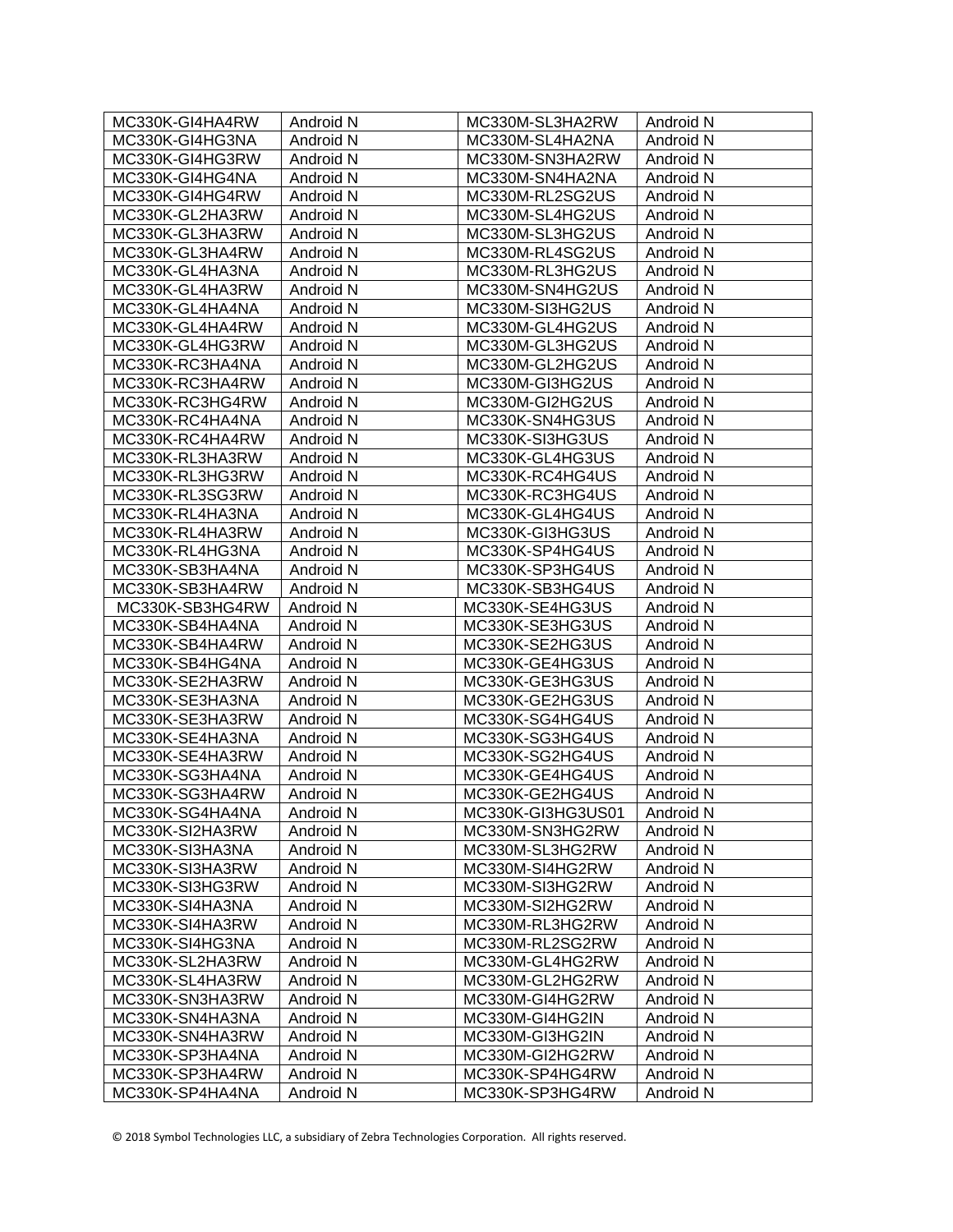| MC330K-SP4HA4RW | Android N | MC330K-SN4HG3RW | Android N |
|-----------------|-----------|-----------------|-----------|
| MC330M-GI2HA2NA | Android N | MC330K-SN3HG3RW | Android N |
| MC330M-GI2HA2RW | Android N | MC330K-SL4HG3RW | Android N |
| MC330M-GI30A2RW | Android N | MC330K-SL2HG3RW | Android N |
| MC330M-GI3HA2IN | Android N | MC330K-SI4HG3RW | Android N |
| MC330M-GI3HA2NA | Android N | MC330K-SI2HG3RW | Android N |
| MC330M-GI3HA2RW | Android N | MC330K-SG3HG4RW | Android N |
| MC330M-GI3HG2RW | Android N | MC330K-SG2HG4RW | Android N |
| MC330M-GI40A2NA | Android N | MC330K-SE4HG3RW | Android N |
| MC330M-GI4HA2IN | Android N | MC330K-SE3HG3RW | Android N |
| MC330M-GI4HA2NA | Android N | MC330K-SE2HG3RW | Android N |
| MC330M-GI4HA2RW | Android N | MC330K-SB4HG4RW | Android N |
| MC330M-GI4HG2NA | Android N | MC330K-RL4HG3RW | Android N |
| MC330M-GL2HA2NA | Android N | MC330K-RC4HG4RW | Android N |
| MC330M-GL2HA2RW | Android N | MC330K-GL4HG3RW | Android N |
| MC330M-GL3HA2NA | Android N | MC330K-GL3HG4RW | Android N |
| MC330M-GL3HA2RW | Android N | MC330K-GL3HG3RW | Android N |
| MC330M-GL3HG2RW | Android N | MC330K-GL2HG3RW | Android N |
| MC330M-GL40A2NA | Android N | MC330K-GI3HG4RW | Android N |
| MC330M-GL40A2RW | Android N | MC330K-GI3HG3RW | Android N |
| MC330M-GL4HA2NA | Android N | MC330K-GE4HG4RW | Android N |
| MC330M-GL4HA2RW | Android N | MC330K-GE4HG3RW | Android N |
| MC330M-RL2SA2NA | Android N | MC330K-GE3HG3RW | Android N |
| MC330M-RL2SA2RW | Android N | MC330K-GE2HG4RW | Android N |
| MC330M-RL3HA2NA | Android N | MC330K-GE2HG3RW | Android N |
| MC330M-RL3HA2RW | Android N | <b>MC330K-</b>  | Android N |
|                 |           | GI3HG3RW01      |           |
| MC330M-RL3SA2NA | Android N | MC330K-GE2HA3US | Android N |
| MC330M-RL3SA2RW | Android N | MC330K-GE2HA4US | Android N |
| MC330M-RL3SG2NA | Android N | MC330K-SE2HA3US | Android N |
| MC330M-RL3SG2RW | Android N | MC330K-SG2HA4US | Android N |
| MC330M-RL40A2NA | Android N | MC330K-GE2HA3RW | Android N |
| MC330M-RL4SA2NA | Android N | MC330K-GE2HA4RW | Android N |
| MC330M-RL4SA2RW | Android N | MC330K-SG2HA4RW | Android N |

## <span id="page-12-0"></span>**Installation Requirements**

Install baseline 01-01-48-NN-00-A (Non-GMS)

#### IMPORTANT NOTE:

- Upgrading to this OS version (01-01-49.00-NN-U14-STD LG patch v14) blocks the downgrade prior to Update005 releases.
- Users updating from 01-01-49-NN-00-A BSP baseline to LG patch v14 will be allowed only to downgrade till Update005, using the Update005 package. The Base OS versions cannot be flashed anymore.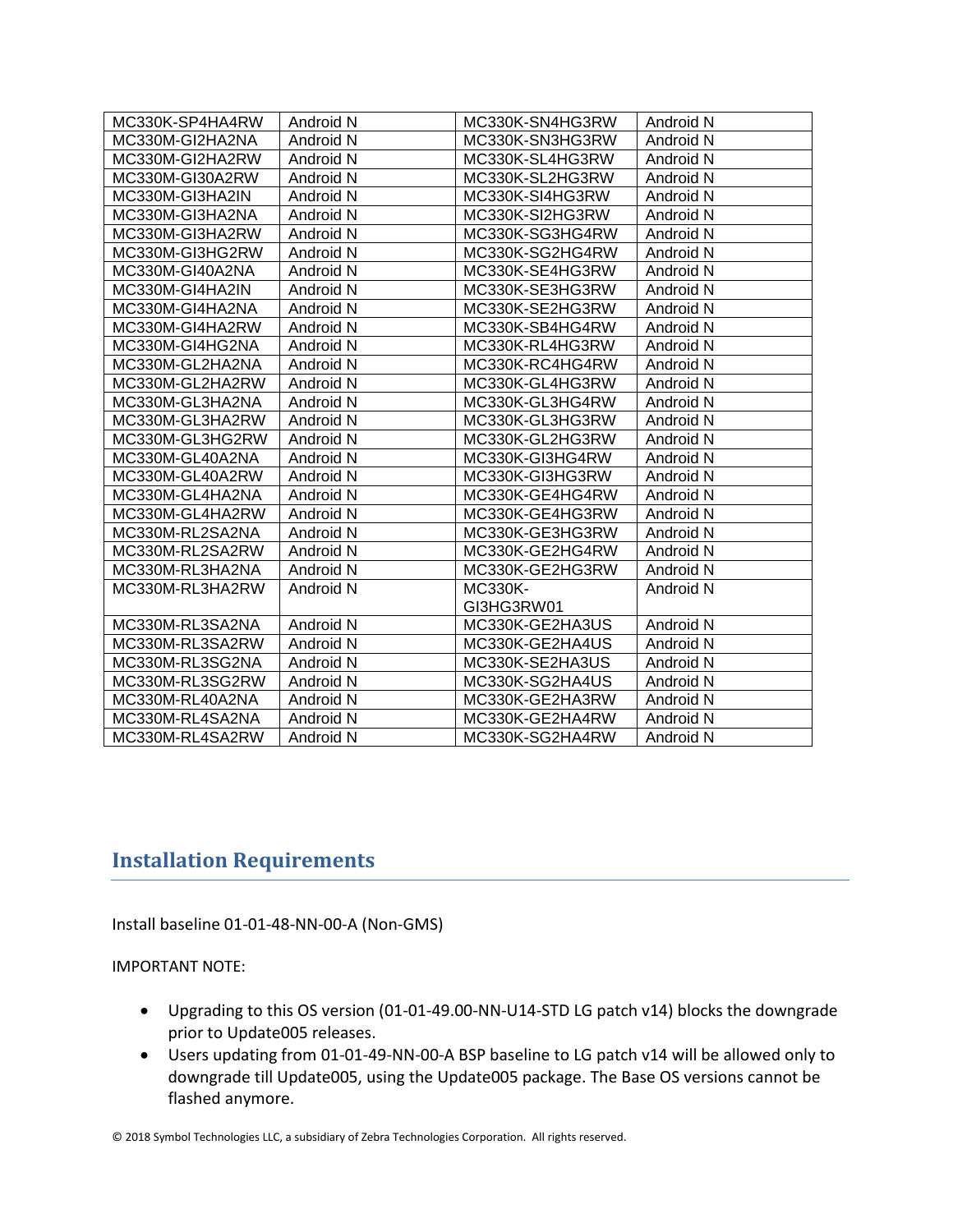## <span id="page-13-0"></span>**Installation Instructions**

#### Using ADB Sideload

*The installation instructions assume you have ADB installed on your PC (the adb drivers and such) and your MC33x has Developer options enabled and USB debugging ON: Instructions on HOW TO enable ADB is also captured in Integrator guide.*

- 1. Connect the MC33x to the PC using the USB data cable or through the cradle.
- 2. You may need to pull down the top menu and if you see "USB for charging", touch it and then change it to "File transfers".
- 3. Open Command Prompt, run *"adb devices"* and check to see if you are able to see the device's serial number. If yes, proceed to next step

If not please get the PC set up with the proper drivers or install an External SD Card.

- 4. You may also get a pop up on your PC (Win 7) that you will be connected as a Portable MediaPlayer. This can be ignored.
- 5. Download Image
	- a. **CFE\_ATLAS\_01-01-49.00-NN-U14-STD.zip** listed above in content section
	- b. Reset files (Optional)
- 6. Entering into Recovery Mode
	- a. Option 1: In Command Prompt, type *"adb reboot recovery" and click enter*.
	- b. Option 2:
		- Gun device: Reboot the device and keep the GUN (grip) trigger held.
		- Brick device: Reboot the device and hold both scan triggers on either side of device simultaneously.
			- When Zebra Technologies logo appears on the screen release the trigger
- 7. MC33x will reboot and land up on the Android Recovery screen.
- 8. If applying patch via sideload method
	- a. Use UP and DOWN keys on the keypad to navigate up/down highlight item
	- b. Use ENTER key on the keypad to select menu item "Apply update via adb sideload"
- 9. With your Command Prompt, open, type "adb sideload" and add a space and then drag and drop the patch file on to it and click enter.
	- a. Your PC screen will show files being installed and a little blue horizontal progress bar on your device will show status… And after about 6 minutes (could be 10+ minutes if installing GMS) it should be done and you should be back at the Android Recovery screen.
	- b. Repeat above steps for all mandatory packages
- 10. *"Reboot system now"* is highlighted. Press the Power Key to Reboot.
- 11. Device reboots and you see Zebra on top and POWERED BY android at the bottom and after about 1 minute will transition to the MC33X splash screen with 5 dancing white dots at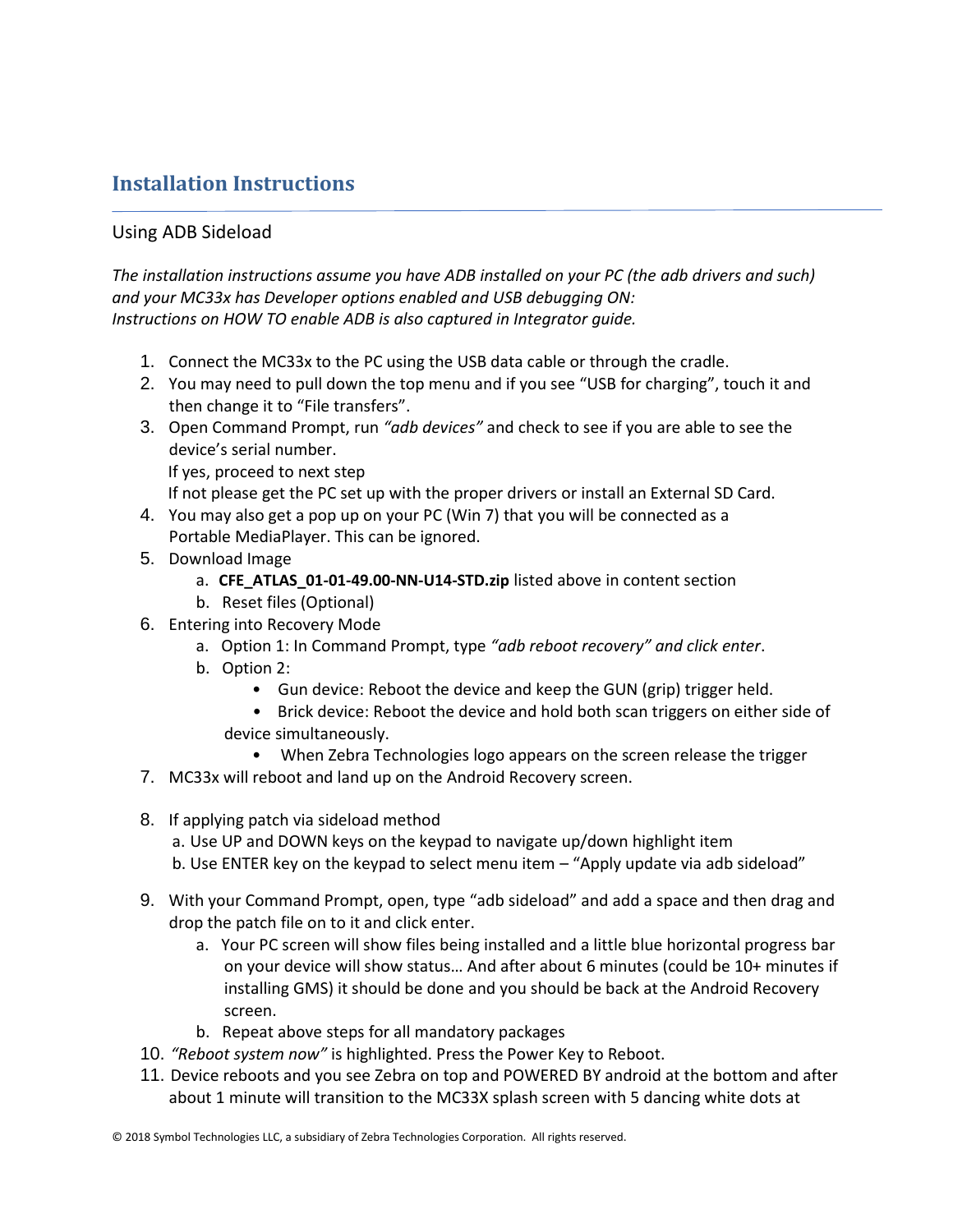bottom… it will stay at this screen for a little over another minute *(could be another 7+ minutes if installing GMS)* and then you are at the Factory "Welcome" screen.

- 12. If you installed a GMS BSP, you will need to complete the process by setting up Wi‐Fi and E‐ mail accounts and such. If on AOSP (non‐GMS), there is no process to follow.
- 13. At the Home Screen, we need to verify that the BSP upgrade took place and set the Date & Time.
	- a. Go to "Settings" and scroll down to "About phone" and look at the "Build number". It should start with "**01-01-49.00-NN-U14-STD**". Now you are on the correct BSP.
	- b. Setting the Date and Time. If you associate to a WLAN AP, do so now, as it should automatically set the time and date… the only thing left is to set the time zone. Go to "Settings" and scroll to and select "Date & time". Scroll down to and select "Select time zone", and scroll down to and select the appropriate time zone and you are done.
- 14. To Check the Android Patch Level after installing the CFE package in the device,
	- a. Settings->About Phone->SW Components: Device Update Version: **14**
	- b. ADB Shell method: Execute following command from PC's command prompt:
		- \$ adb shell getprop ro.device.patch.version \$ **14**
- 15. Now you are all set to use your MC33X.

## Using External SD card

- 1. Plug the MC33X into the USB & Charging Cable and then the Cable to the PC. If you have a Cradle with USB connectivity, you may use that as well.
- 2. You may need to pull down the top menu and if you see "USB for charging", touch it and then change it to "File transfers".
- 3. Download **CFE\_ATLAS\_01-01-49.00-NN-U14-STD.zip** and drag & drop the file on External SD card.
- 4. Entering into Recovery Mode
	- Gun device: Reboot the device and keep the GUN (grip) trigger held.
	- Brick device: Reboot the device and hold both scan triggers on either side of device simultaneously.
		- When Zebra Technologies logo appears on the screen release the trigger
- 5. Your MC33X will reboot and land up on the Android Recovery screen.
- 6. Applying update via External SD card
	- a. Use UP and DOWN keys on the keypad to navigate up/down highlight item b. Use ENTER key on the keypad to select menu item – "Apply update from External SDCard"
	- c. Repeat above steps for all mandatory packages
- 7. *"Reboot system now"* is highlighted. Press the Power Key to Reboot.
- 8. Device reboots and you see Zebra on top and POWERED BY android at the bottom and after about 1 minute will transition to the MC33X splash screen with 5 dancing white dots at